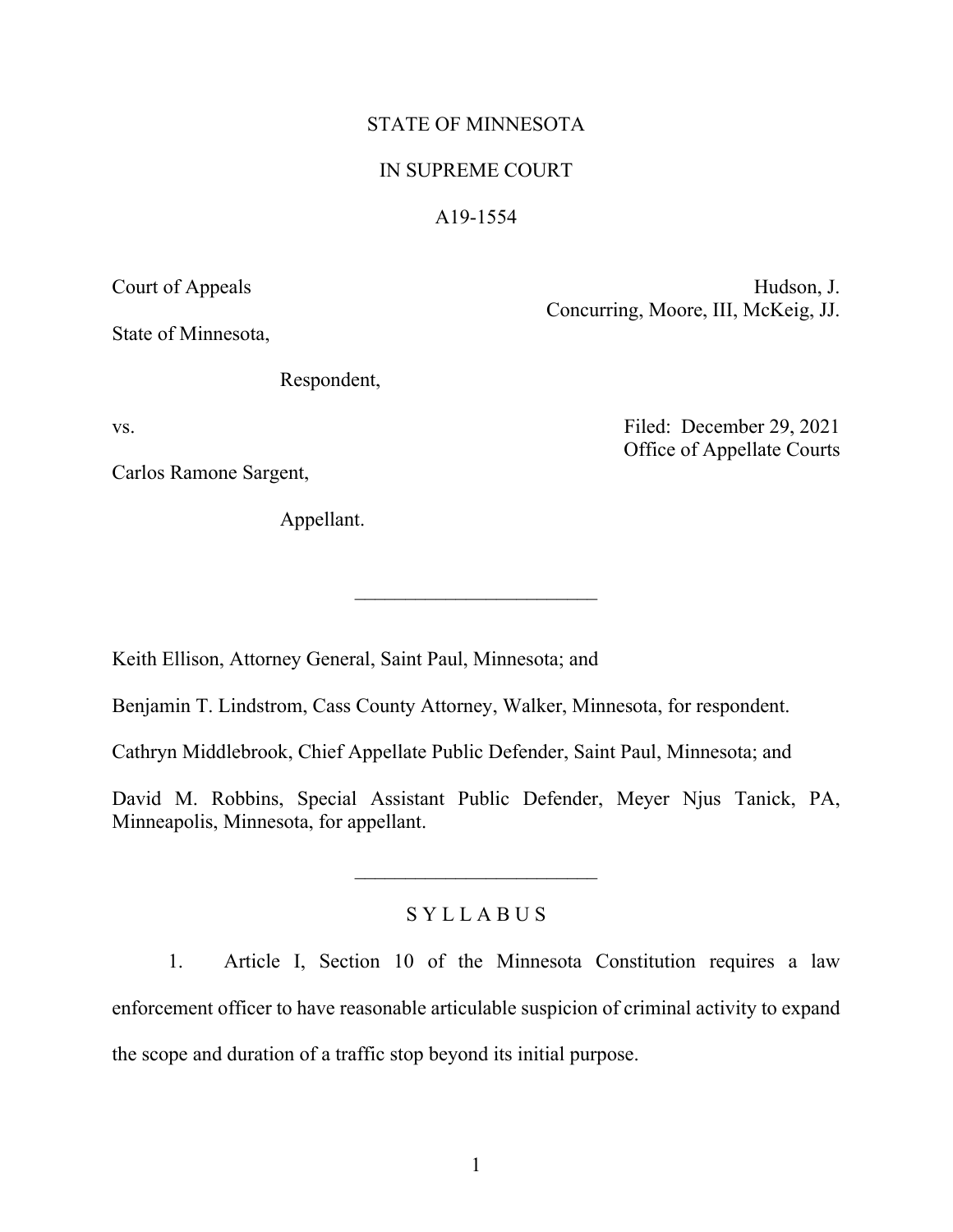2. Because a violation of a pretrial release condition does not constitute criminal activity, the law enforcement officer's investigation into appellant's non-criminal violation of his pretrial release conditions exceeded the permissible scope and duration of the traffic stop and therefore was an unreasonable seizure under Article I, Section 10 of the Minnesota Constitution.

Reversed and remanded.

# O P I N I O N

HUDSON, Justice.

 This case arises from appellant Carlos Ramone Sargent's appeal of the district court's order denying his motion to suppress evidence. During a routine traffic stop, law enforcement officers questioned Sargent, a passenger in the stopped vehicle, about the conditions of his pretrial release. Sargent was then arrested for violating a condition of his pretrial release and a pat-down search revealed ammunition in his pocket.

The State charged Sargent with illegal possession of ammunition. Sargent moved to suppress the State's evidence, arguing that the officers violated his constitutional right to be free from unreasonable searches and seizures when they questioned him about the conditions of his pretrial release during the traffic stop. The district court denied Sargent's suppression motion and he was convicted of illegal possession of ammunition. The court of the appeals affirmed.

 We reverse. The Minnesota Constitution requires that a law enforcement officer have reasonable articulable suspicion of criminal activity to expand the scope and duration of a traffic stop. We conclude that a pretrial release violation does not constitute criminal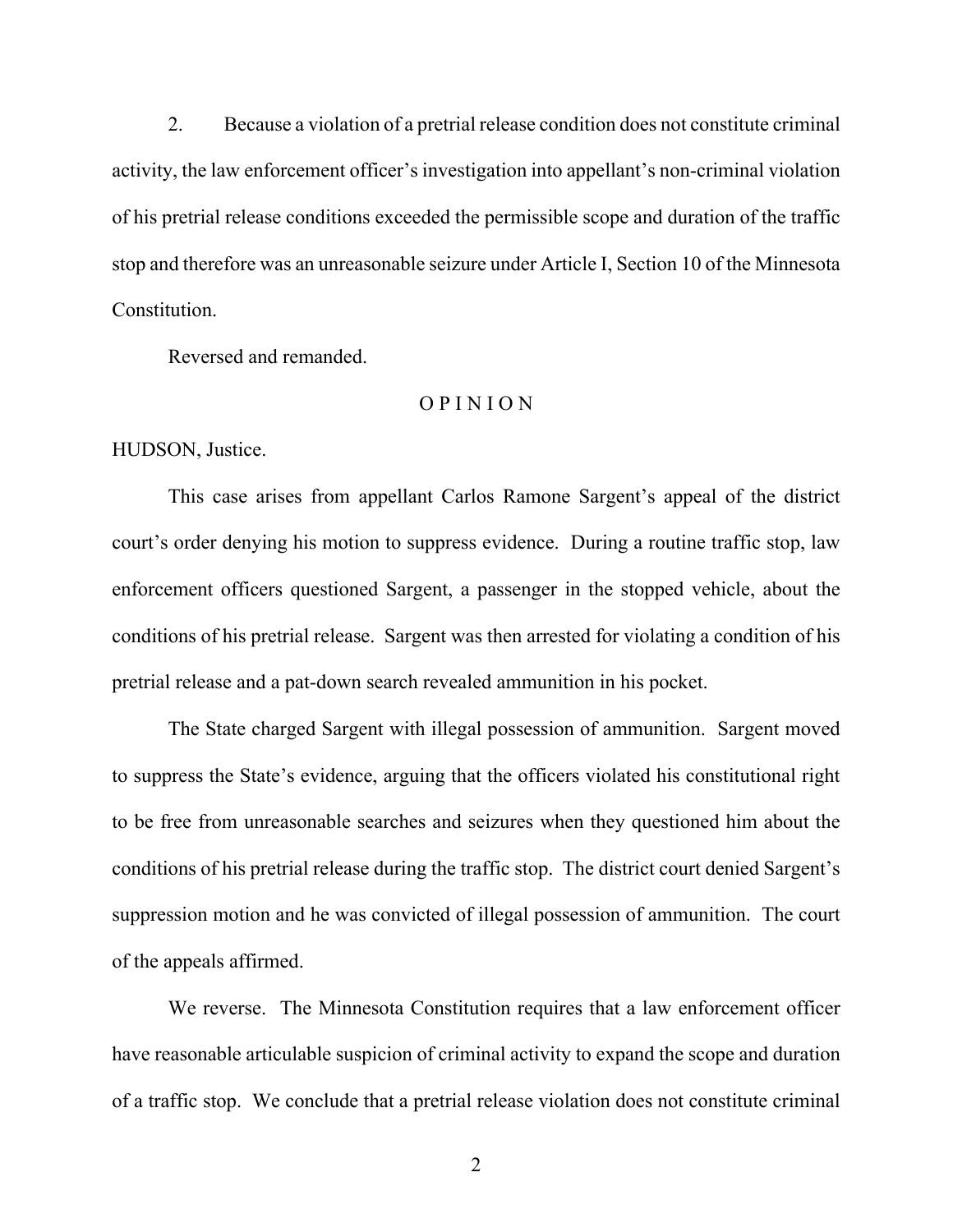activity, which means the inquiry by the officers into the conditions of Sargent's pretrial release exceeded the permissible scope of the traffic stop and was an unlawful seizure under Article I, Section 10 of the Minnesota Constitution. Therefore, we reverse the decision of the court of appeals and remand to the district court with directions to vacate Sargent's conviction and grant his suppression motion.

#### **FACTS**

 In May 2017, Sargent was charged with fifth-degree possession of a controlled substance and driving while impaired. The district court granted him pretrial release with conditions that included refraining from the use of alcohol and submitting to random drug tests. Sargent posted bail and was released from custody pending his trial on the two charges.

 Six months later, law enforcement officers with the Leech Lake Tribal Police initiated a traffic stop of a vehicle driven by an adult female for failing to properly signal a turn. Sargent was one of three passengers inside of the vehicle. One of the officers recognized Sargent because the officer had recently reviewed Sargent's criminal history in connection with an assault investigation and knew that he was on pretrial release. The officer did not know whether Sargent's pretrial release was subject to any specific conditions.

 During the traffic stop, an officer smelled an odor of alcohol coming from inside of the vehicle. The officer asked the adult female driver if she had been drinking; she responded "no." The officer then asked the three passengers in the car the same question,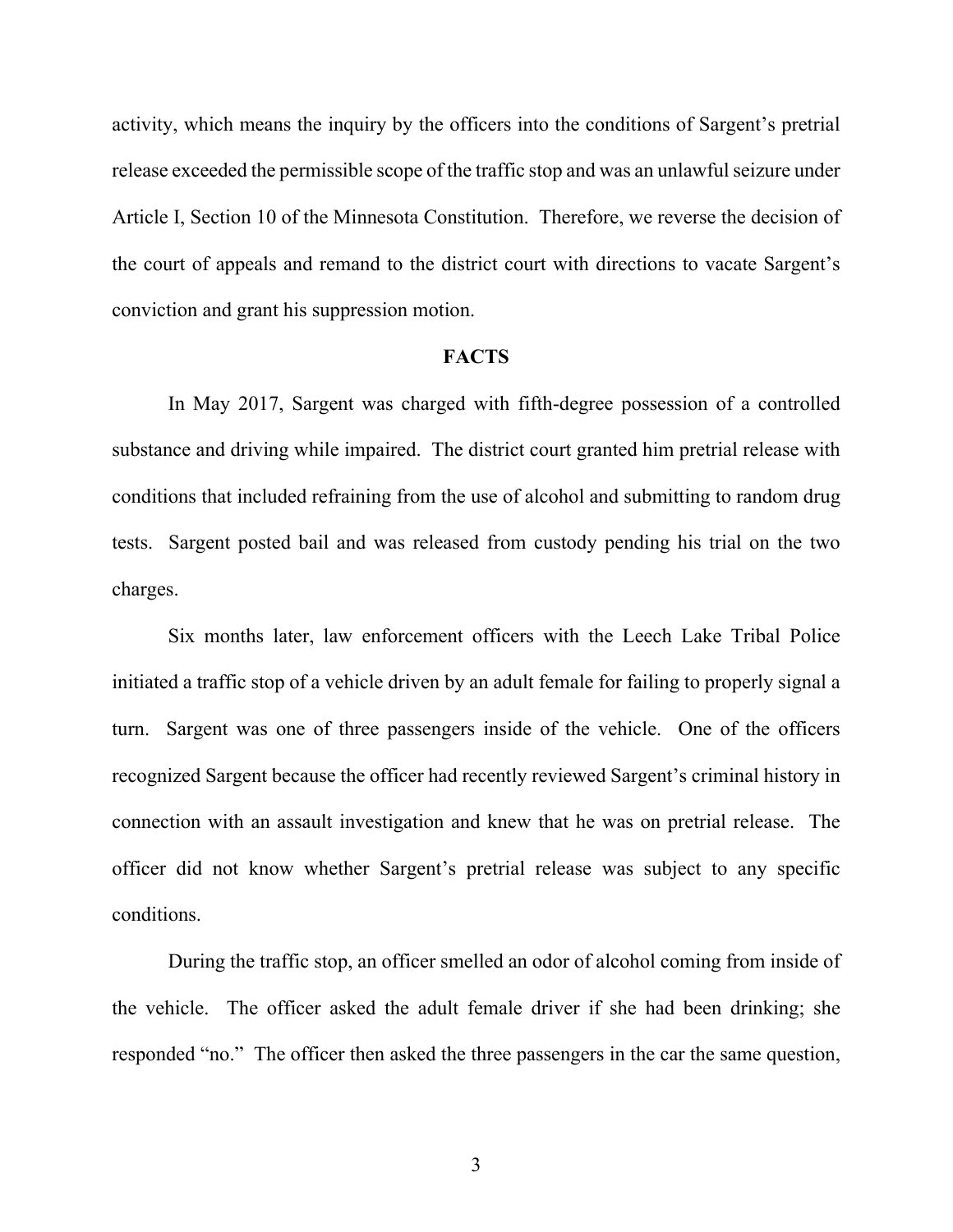and all the passengers, including Sargent, admitted that they had consumed alcohol earlier that evening. A preliminary breath test confirmed the adult female driver's sobriety.

The officer began questioning Sargent and asked if he had "a no drink" condition as part of his pretrial release. Sargent responded in the affirmative. The officer asked Sargent to submit to a preliminary breath test; he agreed and provided a breath sample that showed an alcohol concentration of 0.03.

 The officer contacted dispatch and received confirmation that Sargent's pretrial release included a condition prohibiting him from consuming alcohol. The officer attempted to contact the probation agent supervising Sargent's pretrial release but was unable to reach him. Another probation agent told the officer that Sargent should be arrested for violating his pretrial release condition. Sargent was placed under arrest, leading to a pat-down search that revealed ammunition in Sargent's pocket.

The State charged Sargent with illegal possession of ammunition under Minn. Stat. § 624.713, subd. 1(2) (2020). Before trial, Sargent moved to suppress the ammunition evidence found in his pocket during the pat-down search, arguing that the officer's questions about the conditions of his pretrial release improperly expanded the scope of the traffic stop. The district court determined that the officer had sufficient reasonable articulable suspicion that Sargent was violating a condition of his pretrial release to expand the scope of the traffic stop and denied the suppression motion. Sargent waived his right to a jury trial and agreed to a stipulated evidence trial to obtain review of the pretrial ruling. *See* Minn. R. Crim. P. 26.01, subd. 4. The district court found Sargent guilty and sentenced him to the mandatory minimum of five years in prison.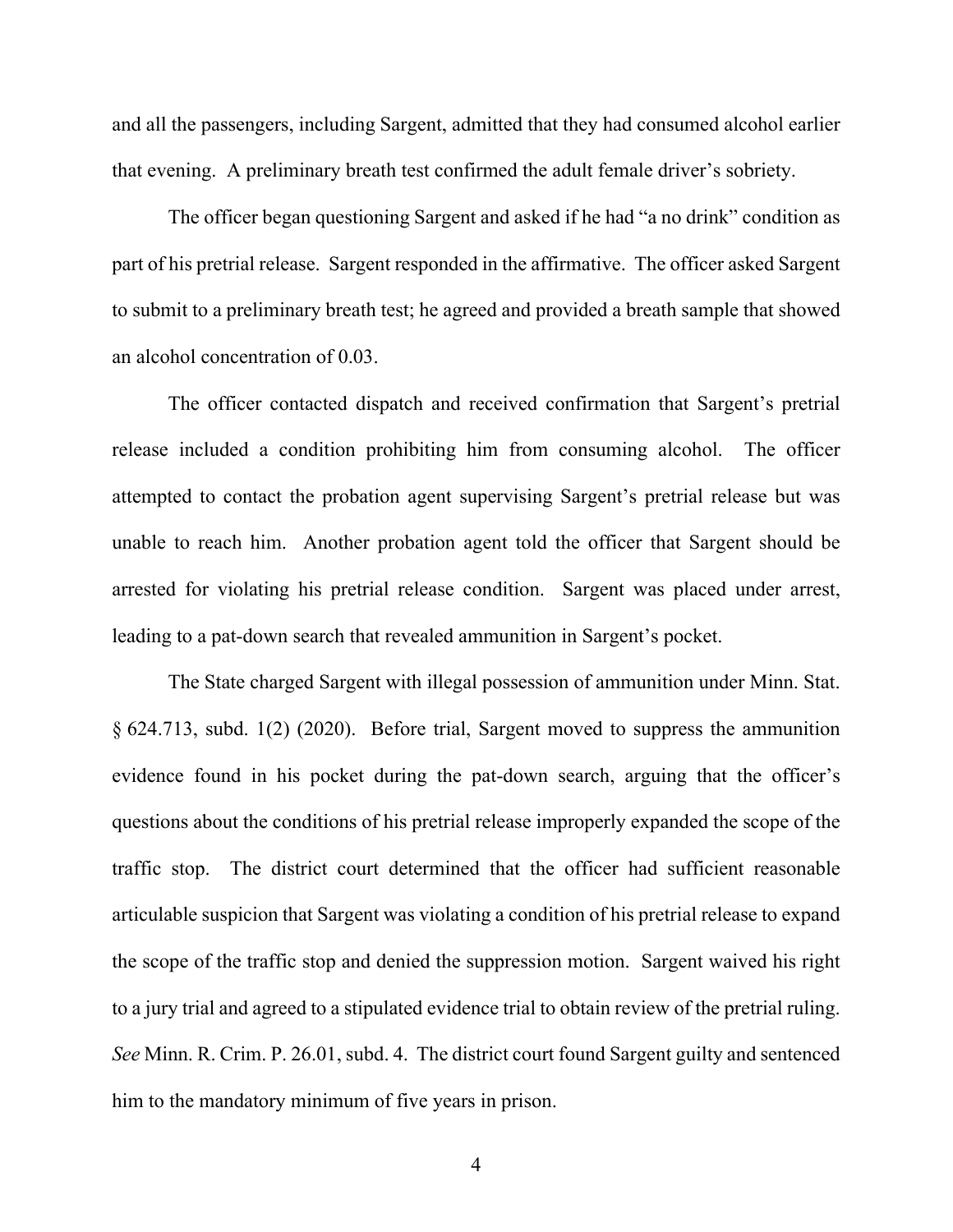Sargent appealed the district court's denial of his suppression motion and the court of appeals affirmed. *State v. Sargent*, 951 N.W.2d 121, 134 (Minn. App. 2020). In a precedential opinion, the court of appeals determined that the officer's expansion of the traffic stop to investigate the conditions of Sargent's pretrial release was constitutional and reasonable under *Terry v. Ohio*, 392 U.S. 1 (1968). *Sargent*, 951 N.W.2d at 131. The court of appeals acknowledged that the violation of a pretrial release condition is not a crime under Minnesota law and "does not provide a basis for a traditional *Terry* stop," but the court was "not persuaded that the noncriminal nature of a pretrial-release violation requires a conclusion that expansion of a warrantless seizure to investigate such a violation is never constitutionally reasonable." *Id.* at 128. Accordingly, the court of appeals affirmed.

Sargent asked our court to review the issue of whether law enforcement may expand the scope of a traffic stop to investigate an individual for a potential violation of the conditions of their pretrial release.<sup>1</sup> We granted Sargent's request for review.

### **ANALYSIS**

Sargent argues that the district court committed a reversible error by denying his pretrial suppression motion. When reviewing a pretrial motion to suppress, "we review the district court's factual findings for clear error and its legal determinations de novo." *State v. Leonard*, 943 N.W.2d 149, 155 (Minn. 2020). Under a de novo standard, "we do

<sup>1</sup> Sargent also sought review of whether the random-testing condition of his pretrial release was unconstitutional. We denied review of that issue. *State v. Sargent*, No. A19-1554, Order at 1 (Minn. filed Dec. 29, 2020).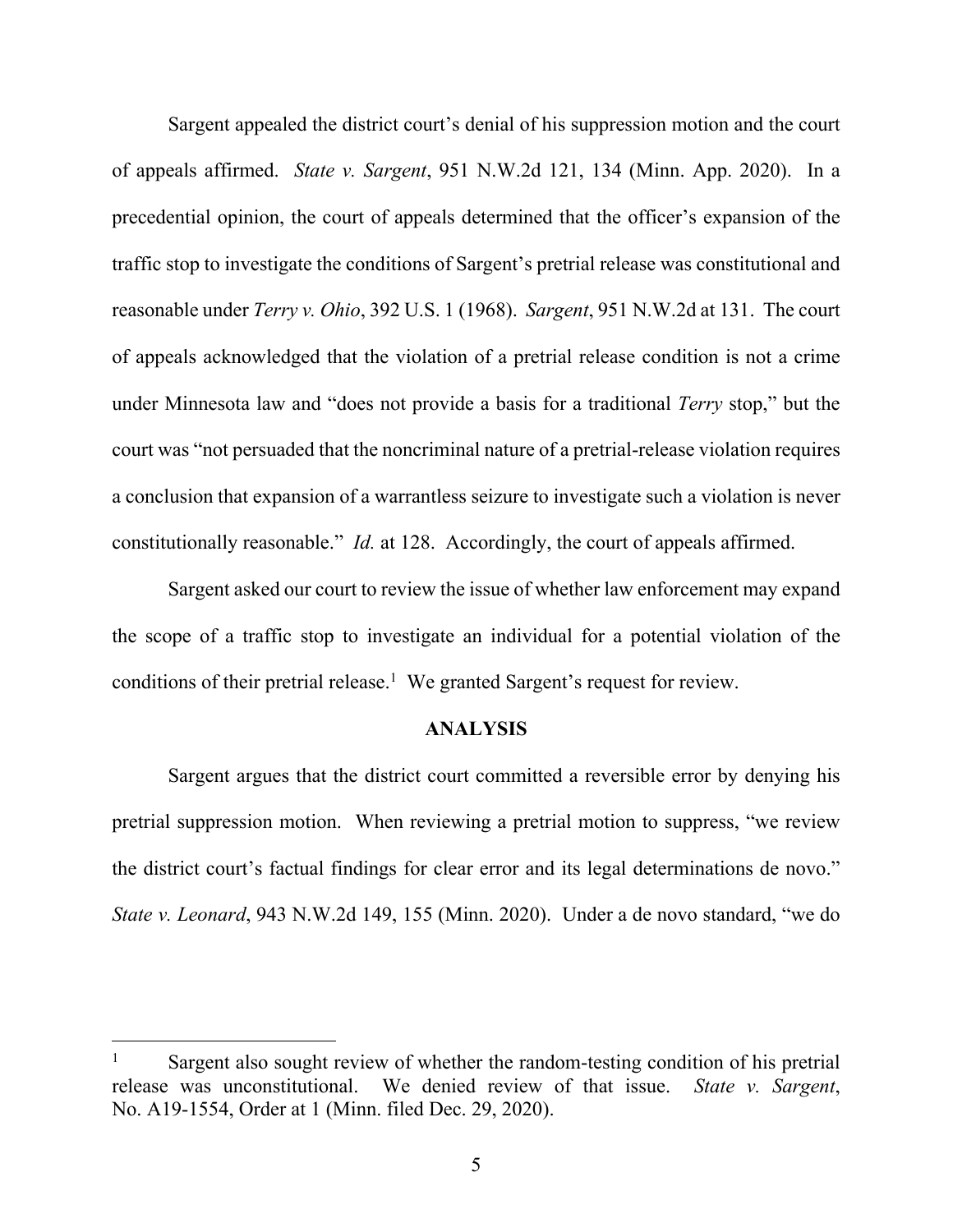not defer to the analysis of the courts below, but instead we exercise independent review." *Wheeler v. State*, 909 N.W.2d 558, 563 (Minn. 2018).

 Sargent contends that the law enforcement officer's investigation into the conditions of his pretrial release exceeded the permissible scope of the traffic stop and amounted to an unconstitutional seizure. Thus, we begin our analysis with an overview of the law governing the scope and duration of traffic stops. We then turn to the facts of this case to determine whether the officer's investigation exceeded the permissible scope of the traffic stop.

I.

Both the Fourth Amendment to the United States Constitution and Article I, Section

10 of the Minnesota Constitution protect the "right of the people to be secure in their

persons, houses, papers, and effects, against unreasonable searches and seizures." U.S.

Const. amend. IV; see Minn. Const. art. I, § 10.<sup>2</sup> The first step when analyzing an alleged

Although identical in their language and structure, we have interpreted Article I, Section 10 of the Minnesota Constitution to provide greater protection against unreasonable searches and seizures than the Fourth Amendment of the United States Constitution. *See, e.g.*, *State v. Askerooth*, 681 N.W.2d 353, 361–63 (Minn. 2004). But when analyzing the reasonableness of an officer's seizure under the Minnesota Constitution, our analysis is governed by "the principles and framework of *Terry*" that are derived from the Fourth Amendment. *Id.* at 363; *see also State v. Flowers*, 734 N.W.2d 239, 266 n.36 (Minn. 2007) (Gildea, J., concurring in part, dissenting in part) (noting that the permissible scope of a *Terry* stop is "a concept that is drawn from the federal constitution").

Because we conclude that Sargent's rights were violated under the Minnesota Constitution, we need not decide whether his federal constitutional rights were violated. *See Flowers*, 734 N.W.2d at 258 ("[W]e have concluded that Flowers' rights under our state constitution were violated, and therefore we need not address the issue of whether Flowers' rights under the federal constitution were violated.").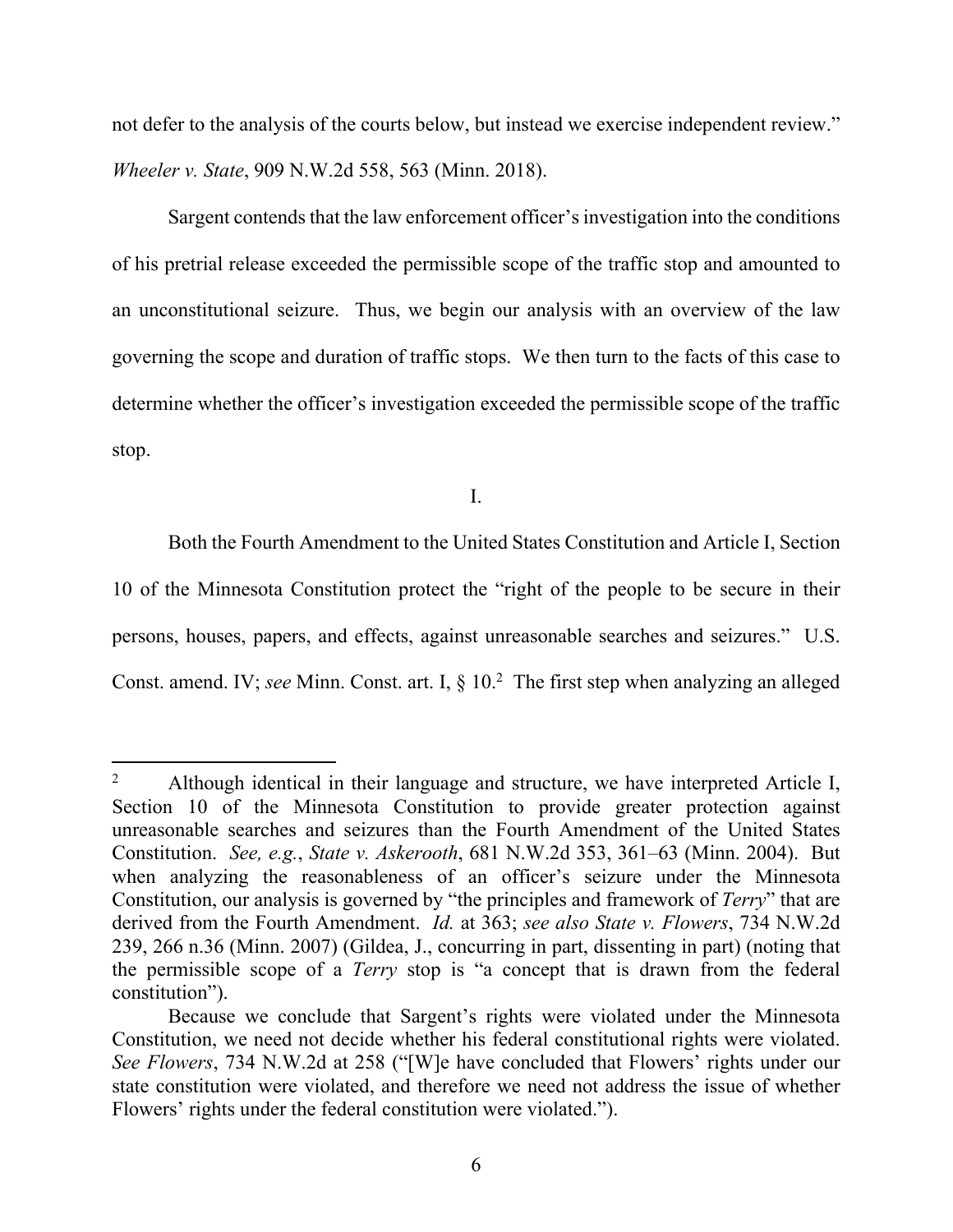violation of Article I, Section 10 is to determine whether the officer's conduct constituted a search or seizure. *State v. Davis*, 732 N.W.2d 173, 176 (Minn. 2007). The conduct at issue in this case is the officer's questioning of a passenger during a routine stop for a minor traffic violation. The parties do not dispute that Sargent was seized when the officer began questioning him about the conditions of his pretrial release.<sup>3</sup> Thus, the first step of the analysis is complete.

Having concluded that a search or seizure occurred, the next step is to decide whether it was unreasonable. A search or seizure conducted without a warrant is considered unreasonable per se. *State v. Burbach*, 706 N.W.2d 484, 488 (Minn. 2005). Absent a warrant, the State has the burden to show that a search or seizure falls within one of the "specifically established and well delineated exceptions" to the warrant requirement. *Id.* (citation omitted) (internal quotation marks omitted).

Here, the State relies on the *Terry* search exception, which comes from the United States Supreme Court's decision in *Terry v. Ohio*, 392 U.S. 1 (1968). We have summarized the holding from *Terry* as follows: even without probable cause, "police may stop and frisk a person when (1) they have a reasonable, articulable suspicion that a suspect might be engaged in criminal activity and (2) the officer reasonably believes the suspect might

<sup>3</sup> In *State v. Fort*, we held that a passenger of a car is considered seized "if a reasonable person, under the circumstances, would not feel free to disregard the police questions or to terminate the encounter." 660 N.W.2d 415, 418 (Minn. 2003). The facts of this case as relevant to the seizure issue are analogous to the facts of *Fort*. There is little doubt that, under the circumstances, an objectively reasonable person in Sargent's position would not feel free to disregard the officer's questions or to end the encounter. Therefore, we agree with the parties that Sargent was seized when the officer started questioning him about the conditions of his pretrial release.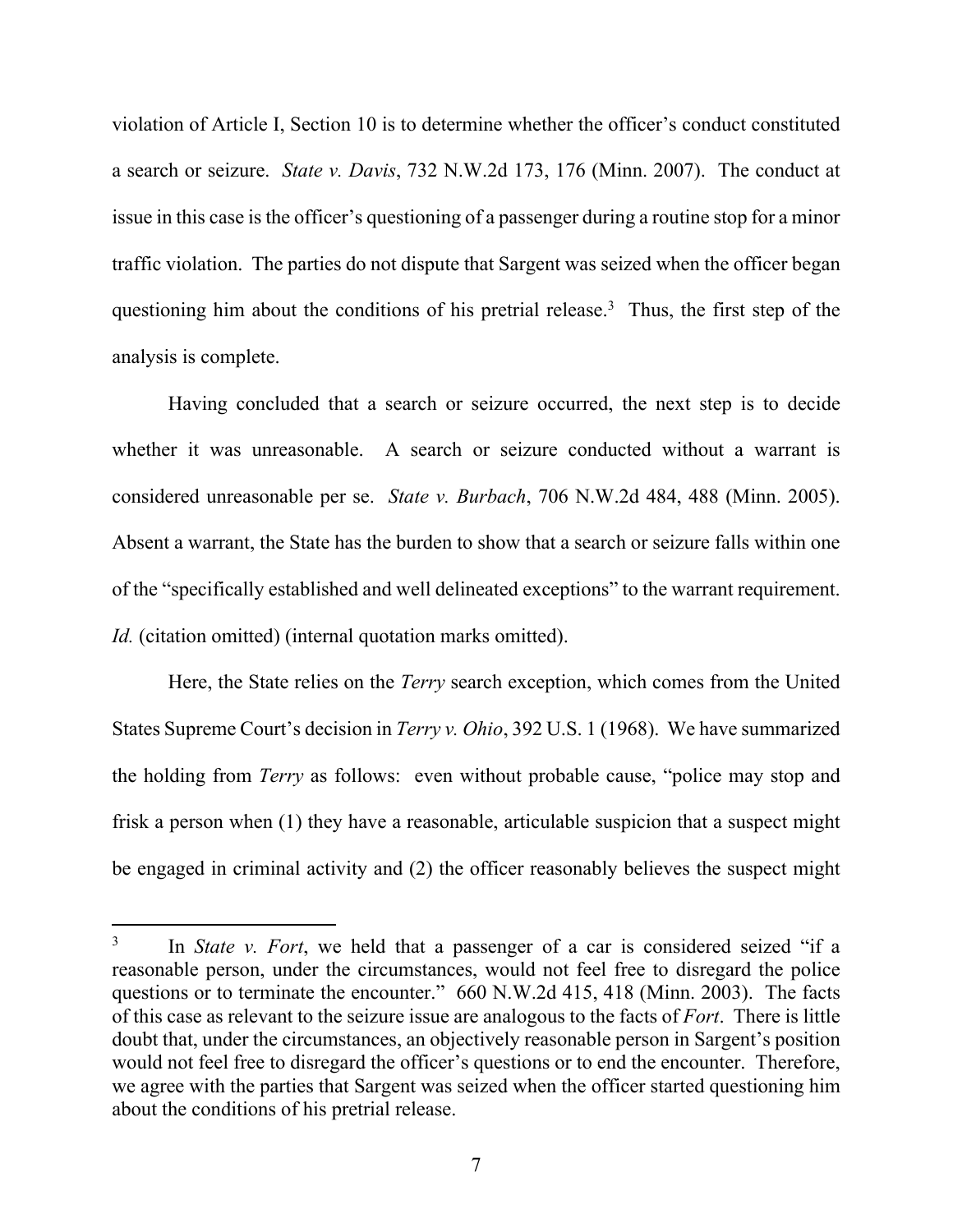be armed and dangerous." *State v. Dickerson*, 481 N.W.2d 840, 843 (Minn. 1992), *aff'd*, 508 U.S. 366 (1993). "The purpose of this limited search is not to discover evidence of crime, but to allow the officer to pursue his investigation without fear of violence . . . ." *State v. Flowers*, 734 N.W.2d 239, 251 (Minn. 2007) (quoting *Adams v. Williams*, 407 U.S. 143, 146 (1972)). In Minnesota, we have expressly adopted "the principles and framework of *Terry* for evaluating the reasonableness of seizures during traffic stops even when a minor law has been violated." *State v. Askerooth*, 681 N.W.2d 353, 363 (Minn. 2004).

Applying the *Terry* framework to a traffic stop involves a two-pronged analysis. *See id.* at 364. Under the first *Terry* prong, "we ask whether the traffic stop was justified at its inception," *id.*, by a showing of "reasonable articulable suspicion," *State v. Diede*, 795 N.W.2d 836, 842 (Minn. 2011). If the officer had reasonable suspicion to justify the initial stop, we turn to the second *Terry* prong and ask whether "the actions of the police during the stop were reasonably related to and justified by the circumstances that gave rise to the stop in the first place." *Diede*, 795 N.W.2d at 842 (quoting *Askerooth*, 681 N.W.2d at 364). Because Sargent concedes that the initial traffic stop of the vehicle for failing to signal a turn was lawful, our analysis focuses solely on the second *Terry* prong.

"The second *Terry* prong constrains the scope and methods of a search or seizure." *Askerooth*, 681 N.W.2d at 364. An initially valid stop of a vehicle may "become invalid if it becomes 'intolerable' in its 'intensity or scope.' " *Id.* (quoting *Terry*, 392 U.S. at 17−18). "[T]he tolerable duration of police inquiries in the traffic-stop context is determined by the seizure's 'mission'—to address the traffic violation that warranted the stop and attend to related safety concerns." *Rodriguez v. United States*, 575 U.S. 348, 354 (2015) (internal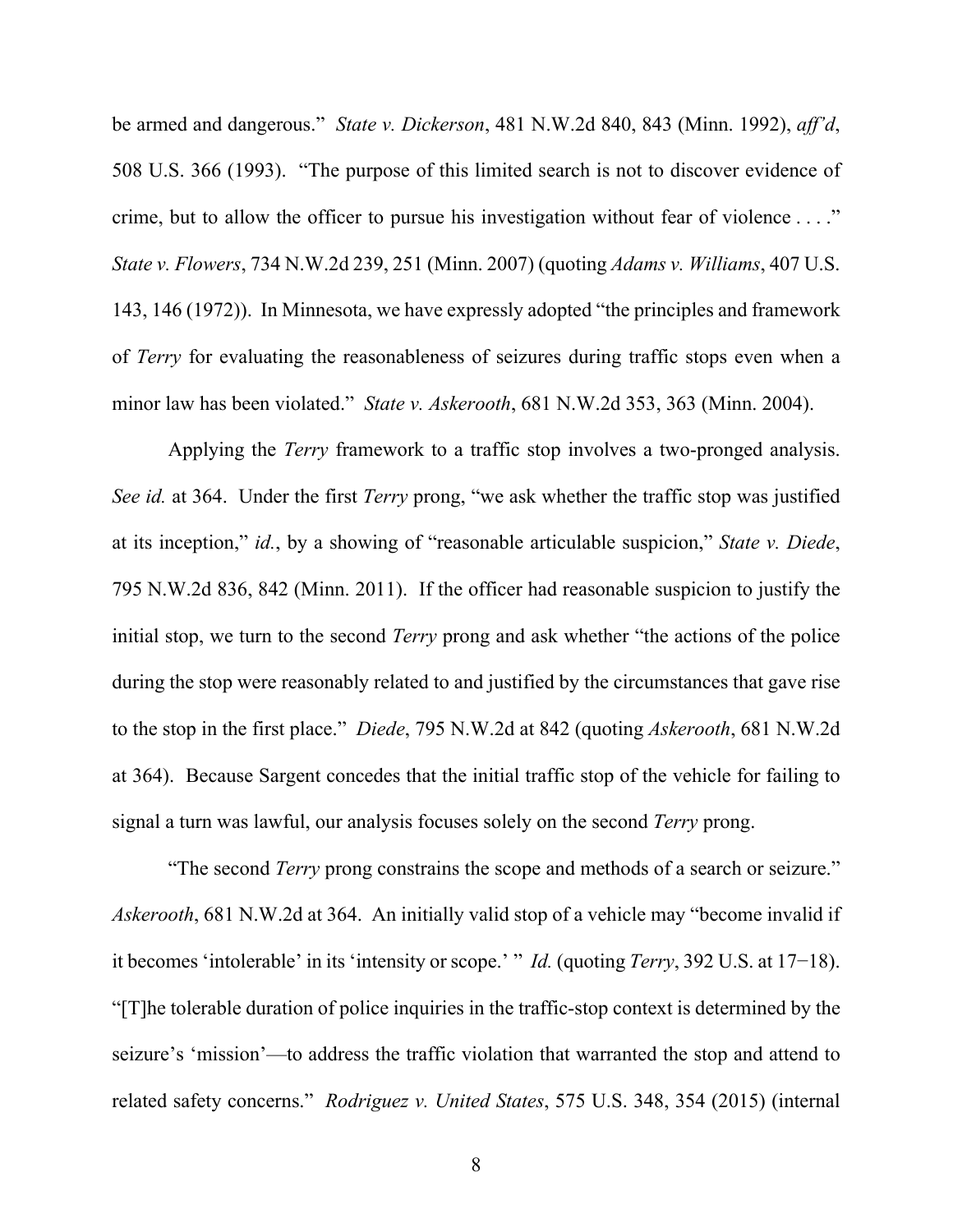citations omitted). An officer seeking to expand the duration or scope of the traffic stop beyond its original justification may only do so if "he or she had a particularized and objective basis for suspecting the seized person of criminal activity." *Diede*, 795 N.W.2d at 843 (quoting *State v. Cripps*, 533 N.W.2d 388, 391 (Minn. 1995)).

"[E]ach incremental intrusion during a stop must be 'strictly tied to and justified by the circumstances which rendered [the initiation of the stop] permissible.' " *Askerooth*, 681 N.W.2d at 364 (quoting *Terry*, 392 U.S. at 19). Put another way, each step of an officer's investigation must "be tied to and justified by one of the following: (1) the original legitimate purpose of the stop, (2) independent probable cause, or (3) reasonableness, as defined in *Terry.*" *Id.* at 365.

Reasonableness, as defined by *Terry*, is an objective standard: "would the facts available to the officer at the moment of the seizure . . . warrant a man of reasonable caution in the belief that the action taken was appropriate?" *Id.* at 364 (quoting *Terry*, 392 U.S. at 21–22) (internal quotation marks omitted). We have explained that "to be reasonable, any intrusion in a routine traffic stop must be supported by an objective and fair balancing of the government's need to search or seize and the individual's right to personal security free from arbitrary interference by law officers." *Burbach*, 706 N.W.2d at 488 (citations omitted) (internal quotation marks omitted). Our reasonableness inquiry considers the "totality of the circumstances," including the special training, experience, and ability of law enforcement officers to make inferences and deductions beyond that of the average person. *Flowers*, 734 N.W.2d at 251–52. In the end, the burden is on the State to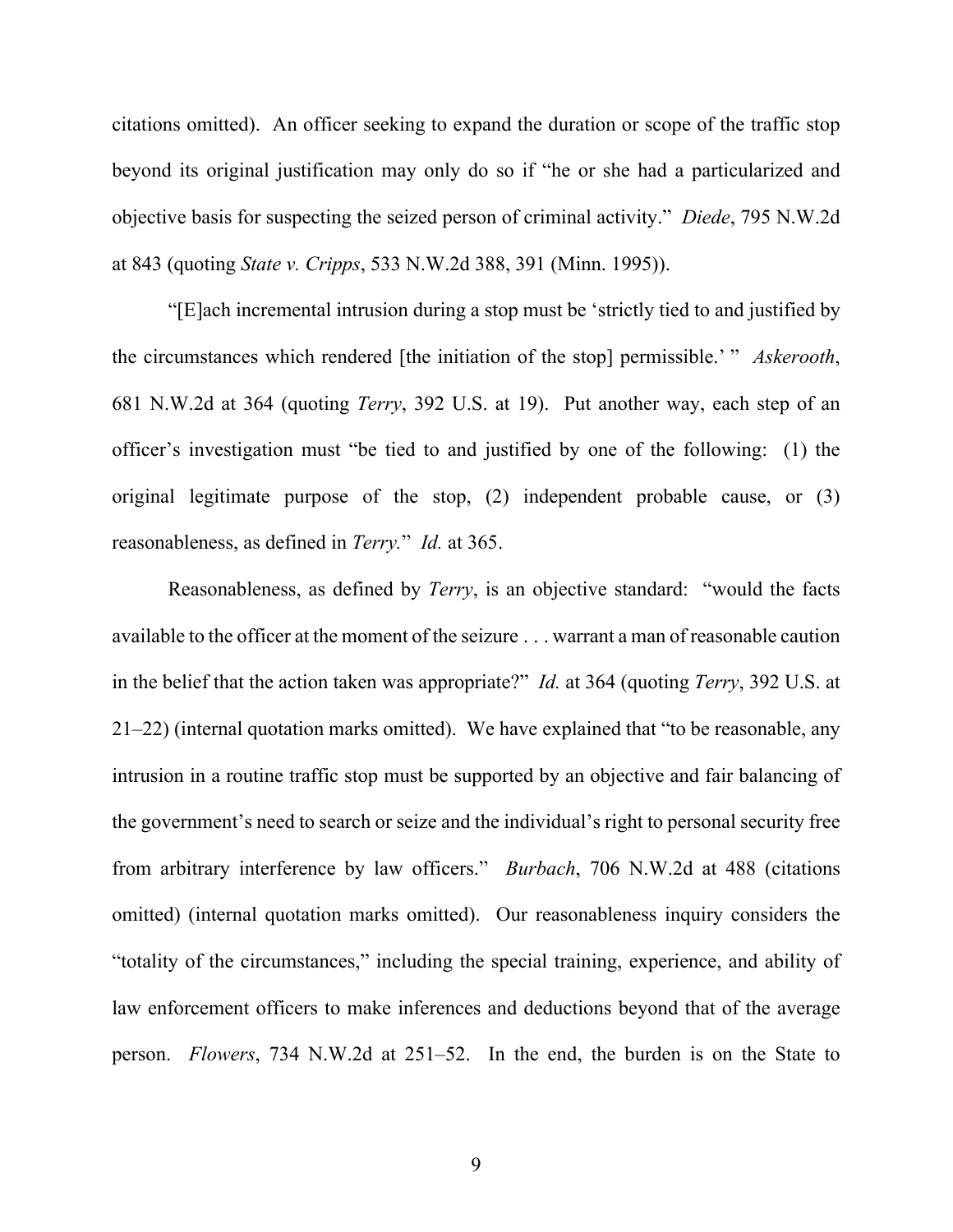"demonstrate that the *Terry* search was sufficiently limited in scope and duration." *Id.* at 252.

With these principles in mind, we turn to the issue of first impression before us: whether a law enforcement officer may expand the scope of a traffic stop to investigate a passenger's potential violation of a condition of their pretrial release.<sup>4</sup> "Any expansion of the scope or duration of a traffic stop must be justified by a reasonable articulable suspicion of other *criminal activity*." *State v. Fort*, 660 N.W.2d 415, 419 (Minn. 2003) (emphasis added).

 Sargent argues that, even if the officer had reasonable suspicion that he was actively violating a condition of his pretrial release, such conduct is not a crime. Because the officer did not have reasonable suspicion of *criminal activity*, Sargent contends that the officer's expansion of the scope of the traffic stop was unconstitutional. The State acknowledged during oral argument that a pretrial release violation is not a crime under Minnesota law, but maintains that an officer may expand the scope of a traffic stop to investigate a potential violation of a pretrial release condition if the officer's actions are reasonable under *Terry.* 

As a preliminary matter, we agree with Sargent and the court of appeals that under *State v. Jones*, 869 N.W.2d 24, 25 (Minn. 2015), a pretrial release violation is not a crime.

<sup>4</sup> In this case, the officer's knowledge that Sargent was on pretrial release combined with Sargent's admission that he had been consuming alcohol earlier in the evening provide the "minimal level of objective justification" to reasonably suspect that Sargent was violating a condition of his pretrial release. *See State v. Timberlake*, 744 N.W.2d 390, 393 (Minn. 2008) (citation omitted) (internal quotation marks omitted).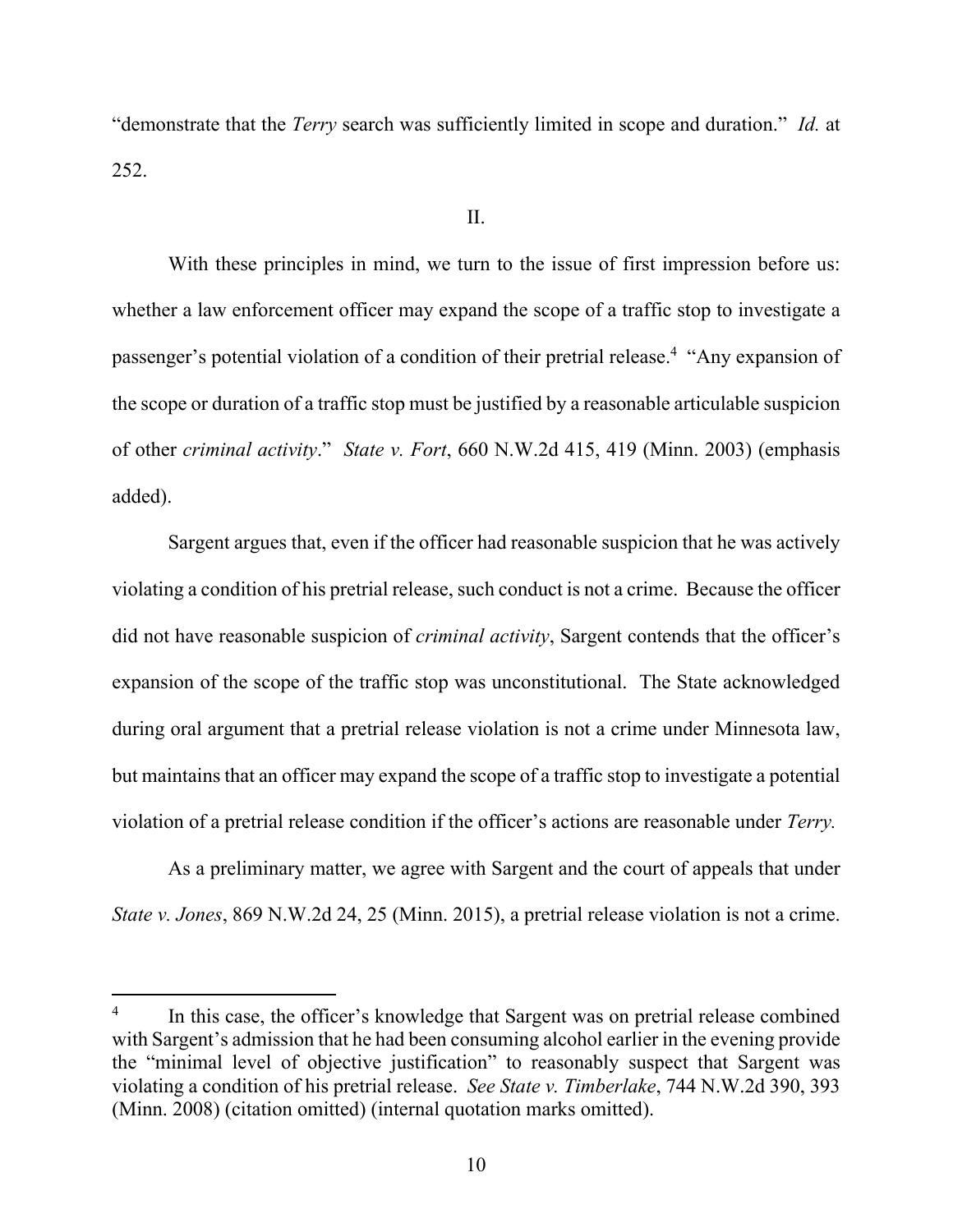In *Jones*, the issue was whether a probationer could be charged with criminal contempt for violating a condition of his probation.<sup>5</sup> *Id*. Reading the criminal contempt and probation statutes together, we found it "telling that the comprehensive probation statutes do not provide, or even hint, that a willful violation of a 'term' of probation constitutes criminal contempt." *Id.* at 29. Thus, we concluded that "[a] willful violation of a term of probation does not itself constitute a violation of a 'mandate of a court' under [the criminal contempt statute]." *Id.* at 31.

Although *Jones* was decided in the context of probation violations, we find its reasoning applies with equal force to the violation of a condition of pretrial release for two reasons. First, nothing in the Minnesota Rules of Criminal Procedure suggests that a willful violation of a pretrial release condition constitutes criminal contempt. In fact, the opposite is true; the comments accompanying Rule 6.03, which governs violations of pretrial release conditions, plainly state that with one exception not relevant here, "there are no provisions similar to Rule 6.03 in existing Minnesota statutory law." *See* Minn. R. Crim. P. 6 cmt. Second, it is noteworthy that individuals on pretrial release pending a trial have not been convicted of a crime and still carry the presumption of innocence. *See Taylor v. Kentucky*, 436 U.S. 478, 483–86 (1978). If a probationer's willful violation of a term of probation does not constitute criminal contempt, then an individual who is *merely accused* of a crime

<sup>5</sup> In *Jones,* the criminal contempt charge was brought under Minn. Stat. § 588.20, subd. 2(4) (2014), which provided that every person who willfully disobeys "the lawful process or other mandate of a court" is guilty of a misdemeanor. *See Jones*, 869 N.W.2d at 25–26. The State does not argue that *Jones* is distinguishable or offer any alternative theory to explain why pretrial release violations should be considered criminal activity.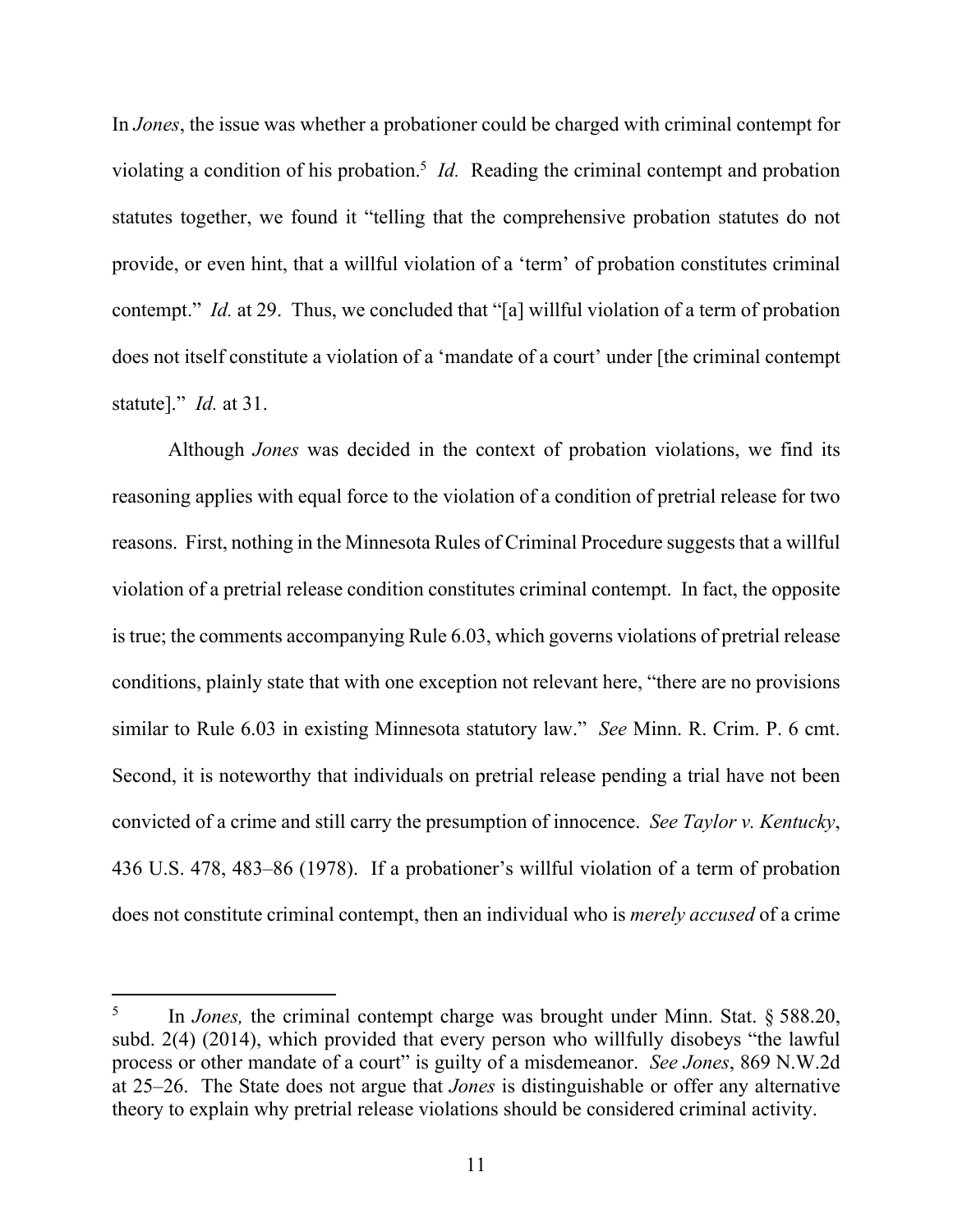(and still presumed innocent) should likewise not be subject to criminal contempt charges for violating a condition of pretrial release.

Even though the court of appeals recognized that Sargent was not engaged in criminal activity, it was "also not persuaded that the noncriminal nature of a pretrialrelease violation requires a conclusion that expansion of a warrantless seizure to investigate such a violation is never constitutionally reasonable." *Sargent*, 951 N.W.2d at 128. We disagree. Indeed, it is precisely the noncriminal nature of Sargent's conduct that leads us to conclude that the officer's questioning was unreasonable in its scope. Permitting law enforcement officers to subject motorists and their passengers to questioning about noncriminal conduct with no nexus to the initial purpose for the stop, even if done in a reasonable manner, is incompatible with "the individual's right to personal security free from arbitrary interference by law officers" guaranteed by Article I, Section 10 of the Minnesota Constitution. *Askerooth*, 681 N.W.2d at 365 (quoting *United States v.*  Brignoni-Ponce, 422 U.S. 873, 878 (1975)).<sup>6</sup> Thus, we reaffirm the fundamental principle that under Article I, Section 10 of the Minnesota Constitution, an officer must have

<sup>6</sup> This individual right to avoid arbitrary interferences by police has its origins in, and is necessarily informed by, the history of the Fourth Amendment and the Framer's experience with arbitrary search and seizure practices under British colonial rule. *See generally* Tracey Maclin, *Anthony Amsterdam's Perspectives on the Fourth Amendment*, *and What it Teaches About the Good and Bad in* Rodriquez v. United States, 100 Minn. L. Rev. 1939, 1984 (2016) (arguing that arbitrary police questioning of motorists during routine traffic stops is "inconsistent with the central meaning of the Fourth Amendment, which ... was designed to restrain police discretion when conducting searches and seizures"); Thomas Y. Davies, *Recovering the Original Fourth Amendment*, 98 Mich. L. Rev. 547, 724 (1999) ("The Framers aimed the Fourth Amendment precisely at banning Congress from authorizing use of general warrants; they did not mean to create any broad reasonableness standard for assessing warrantless searches and arrests.").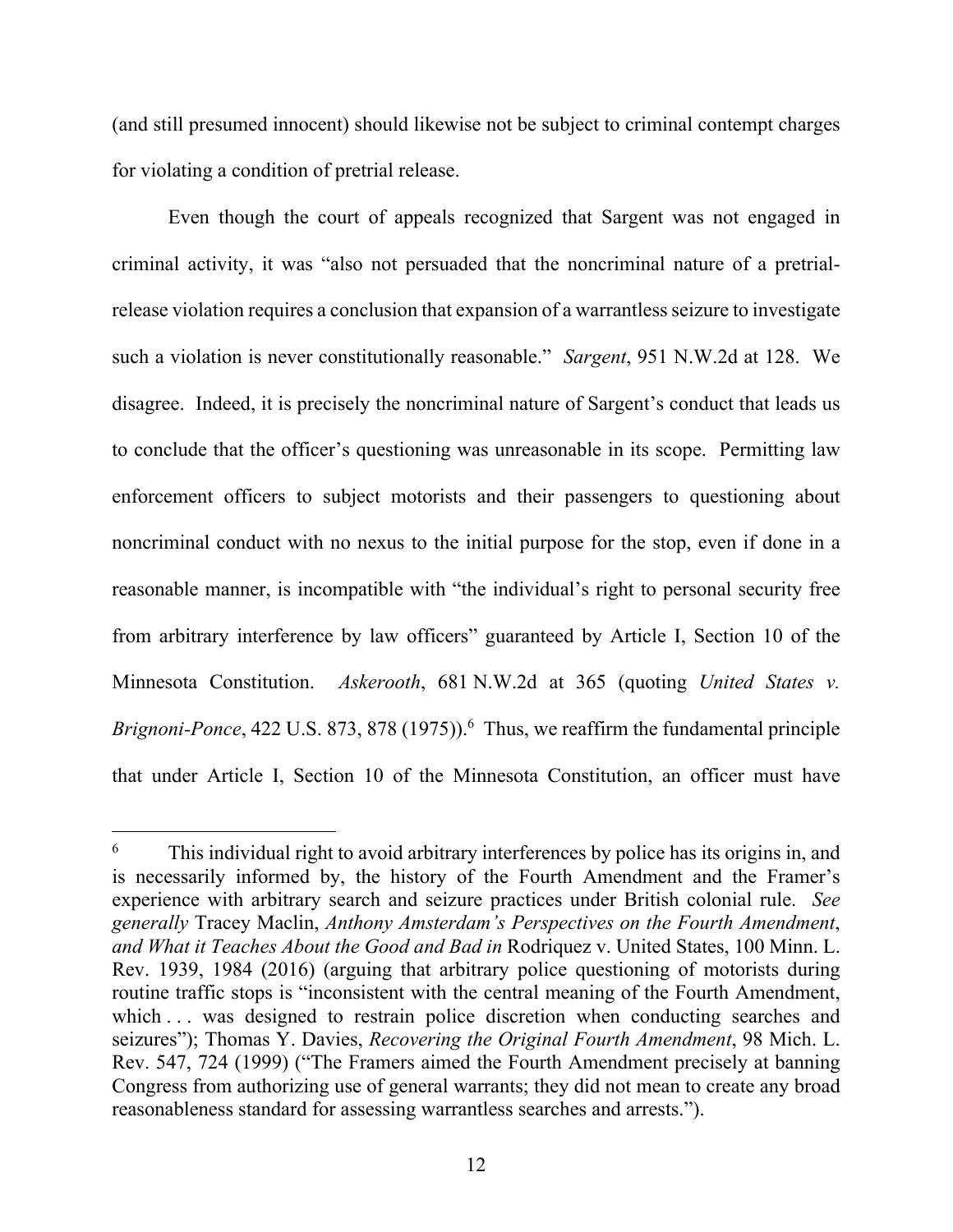reasonable articulable suspicion of criminal activity—that is, conduct that is a crime under Minnesota law—to expand the scope of a traffic stop.<sup>7</sup>

The State, however, highlights several passages from prior decisions where we upheld the expansion of a traffic stop based on reasonable articulable suspicion of "illegal activity." *See, e.g.*, *State v. Wiegand*, 645 N.W.2d 125, 135 (Minn. 2002) ("Expansion of the scope of the stop to include investigation of other suspected *illegal activity* is permissible under the Fourth Amendment only if the officer has reasonable, articulable suspicion of such other *illegal activity*." (emphasis added)). By implication, the State suggests that a willful violation of a pretrial release condition, although not a crime, falls into a broader category of "illegal activity" and can provide a sufficient basis for expanding the scope of a traffic stop. We disagree. A closer review of our case law reveals that the State's proposed distinction between "criminal" and "illegal" activity for the purposes of a Terry stop is a distinction without a difference.<sup>8</sup> Whether we have referred to the suspected

<sup>7</sup> To be clear, our holding does not mean that officers are categorically prohibited from investigating any suspected violations of pretrial release conditions during a traffic stop. Indeed, in many instances, an individual who is violating a condition of pretrial release will also be committing a separate crime. But that was not the case here. Sargent's conduct (i.e., sitting in the passenger seat of a vehicle with an alcohol concentration of less than half of the legal limit for operating a motor vehicle) was entirely legal in any other context. Put another way, an officer is permitted to expand the scope of a traffic stop to investigate a suspected pretrial release condition violation if the underlying conduct is criminal.

<sup>8</sup> In cases where we have reviewed the expansion of a traffic stop using the *Terry*  framework, the underlying conduct justifying the expansion of each traffic stop was criminal. *Compare State v. Smith*, 814 N.W.2d 346, 351–52 (Minn. 2012) (relying on evasive answers, lack of proof of insurance, and other facts to justify expansion of search for controlled substances or weapons), and *Flowers*, 734 N.W.2d at 251–52 (concluding that failure to comply with directions to pull over and suspicious movements in vehicle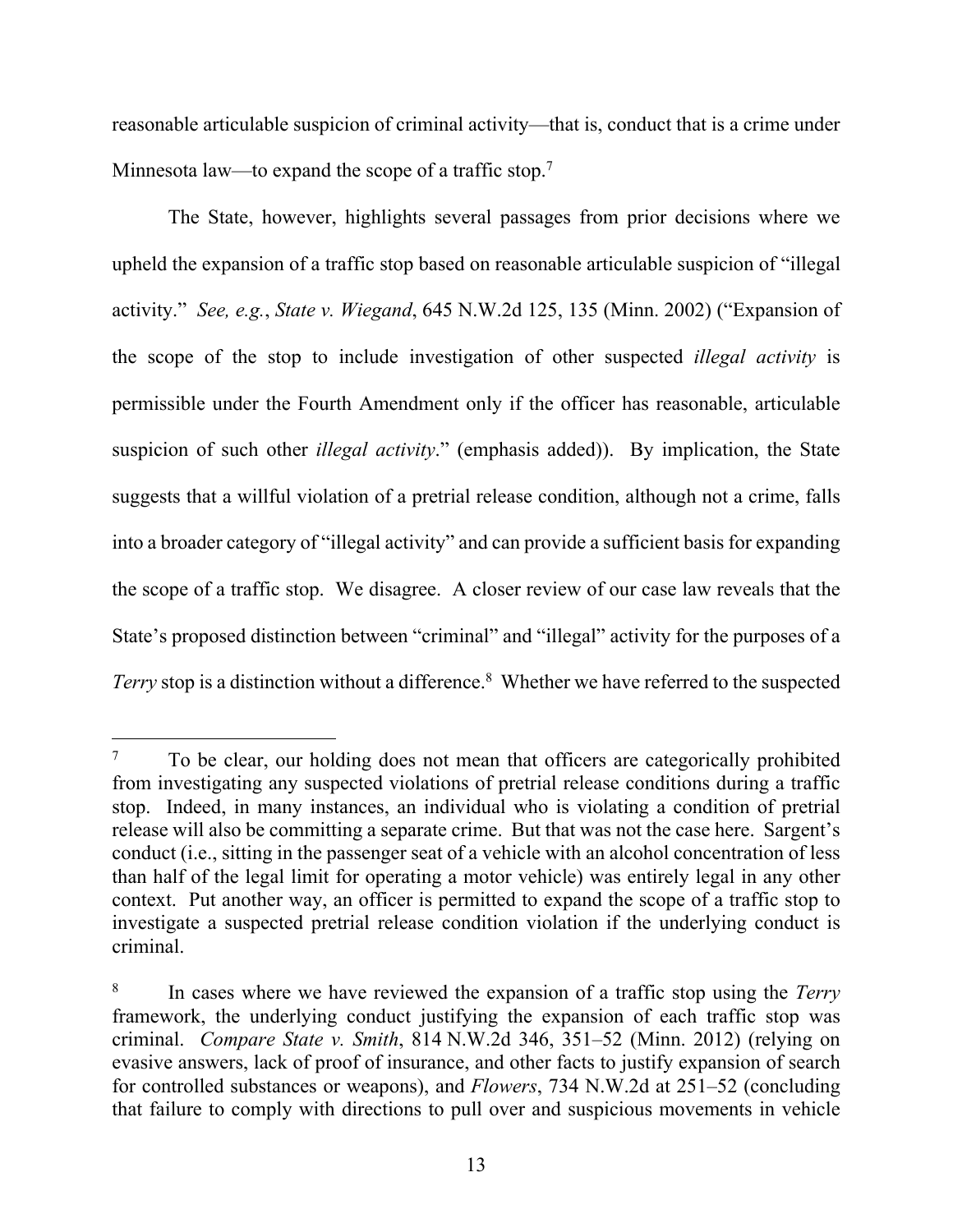conduct as "criminal" or "illegal," the takeaway in each case is the same: an officer must have reasonable suspicion that an individual is committing a crime to expand the scope of a traffic stop beyond its initial purpose.

We are also not persuaded by the two alternative grounds offered by the court of appeals to justify the officer's expansion of the scope of the traffic stop to investigate Sargent's noncriminal pretrial release condition violation. First, the court of appeals found it significant that a traffic stop can be lawfully initiated based on reasonable articulable suspicion of a traffic violation, which is a petty misdemeanor and, by definition, not a crime. *Sargent*, 951 N.W.2d at 129; *see, e.g.*, Minn. Stat. § 609.02, subd. 4a (2020) (" 'Petty misdemeanor' means a petty offense which is prohibited by statute, which does not constitute a crime and for which a sentence of a fine of not more than \$300 may be imposed."). The court of appeals' reasoning suggests that if law enforcement officers can *initiate* a traffic stop based on suspicion of noncriminal activity (e.g., a traffic violation), then officers should be able to *expand* the scope of a traffic stop based on suspicion of noncriminal activity (e.g., a pretrial release condition violation). But that logic is contrary to *Terry*, which held that "a search which is reasonable at its inception may violate the Fourth Amendment by virtue of its intolerable intensity and scope." *Terry*, 392 U.S. at 18.

supported search for controlled substances or weapons), *with Diede*, 795 N.W.2d at 843−44 (concluding that defendant's proximity to person who is suspected of criminal activity does not justify expansion to search for defendant's possession of controlled substances), *Burbach*, 706 N.W.2d at 488–89 (stating that odor of alcohol from adult passenger does not justify expansion to search for open containers and possession of controlled substances), and *Fort*, 660 N.W.2d at 419 (concluding that a stop for speeding and a cracked windshield did not justify expansion to search for controlled substances).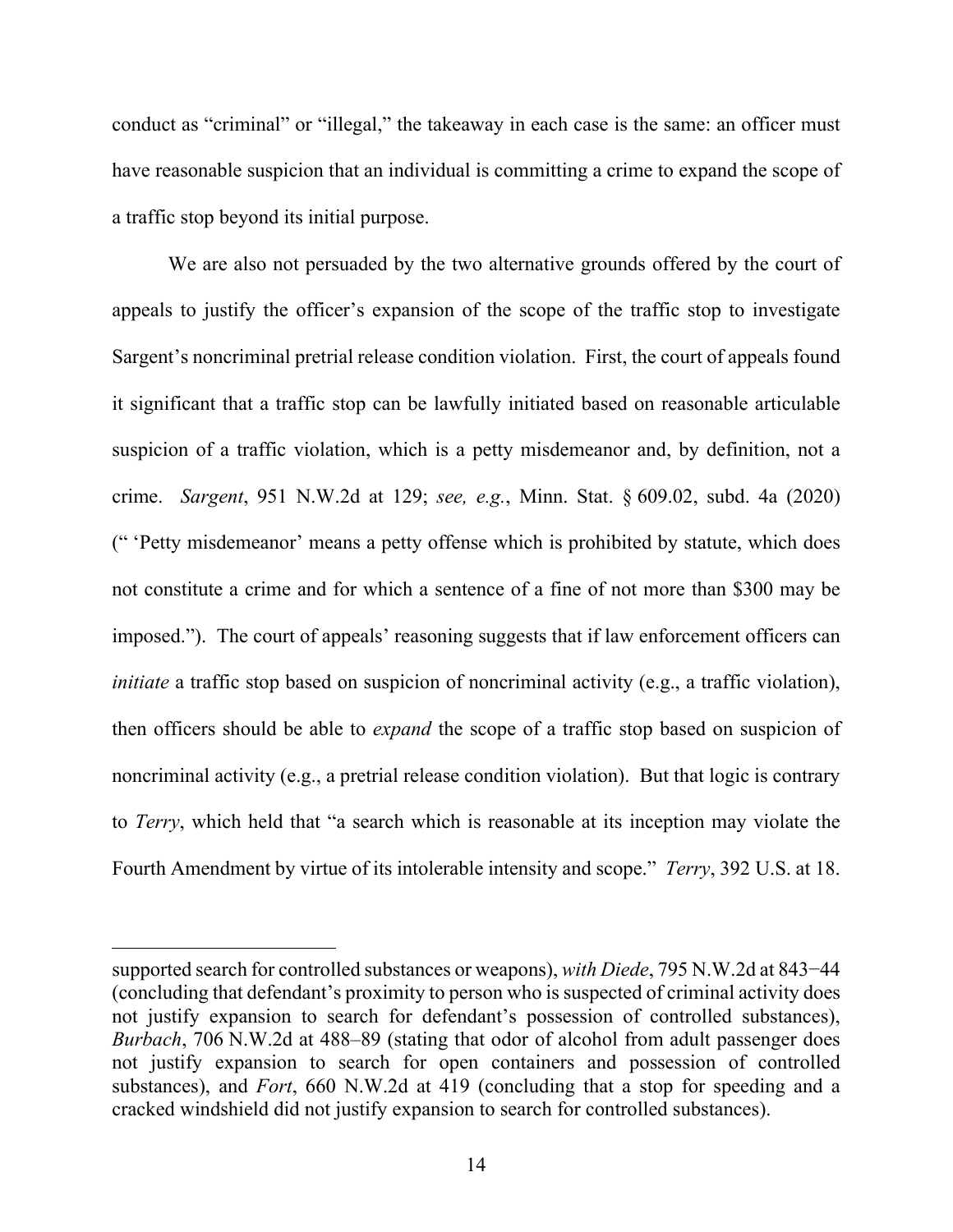Similarly, we have explained that "the justification for an initial search or seizure will not necessarily provide a basis for subsequent expansions of the scope of that search or seizure." *Askerooth*, 681 N.W.2d at 364.

Second, the court of appeals determined that the officer's warrantless seizure of Sargent was justified because Minnesota Rule of Criminal Procedure 6.03, subdivision 2, permits an officer to make a warrantless arrest for a pretrial release condition violation under certain circumstances. *Sargent*, 951 N.W.2d at 129 (citing Minn. R. Crim. P. 6.03, subd. 2). <sup>9</sup> But the Minnesota Rules of Criminal Procedure do not control the analysis when considering a violation of the Minnesota Constitution. *See State v. LeDoux*, 770 N.W.2d 504, 512 (Minn. 2009) ("[T]he rules cannot diminish Constitutional protection."). Moreover, we rejected a similar argument in *Askerooth*, explaining that "only article I, section 10's reasonableness requirement explicitly applies to an officer's actions from the time the officer initiates an investigative detention and continues to apply throughout the detention by requiring reasonableness for any increase in the intrusiveness of the stop." *Askerooth*, 681 N.W.2d at 363 n.6.

The same rationale applies here. Whether or not law enforcement may expand the scope of a traffic stop to investigate a noncriminal infraction is, at its core, a constitutional

<sup>9</sup> Rule 6.03 allows licensed peace officers to conduct a warrantless arrest for a pretrial release condition violation if (1) they have probable cause to believe a pretrial release violation has occurred, (2) it "reasonably appears" that the individual's continued release "will endanger the safety of any person," and (3) it is not "possible" to obtain a warrant. Minn. R. Crim. P. 6.03, subd. 2. Absent these conditions, the rule instructs officers to obtain a warrant before making the arrest. *See id.* ("When possible, a warrant should be obtained before making an arrest under this rule.").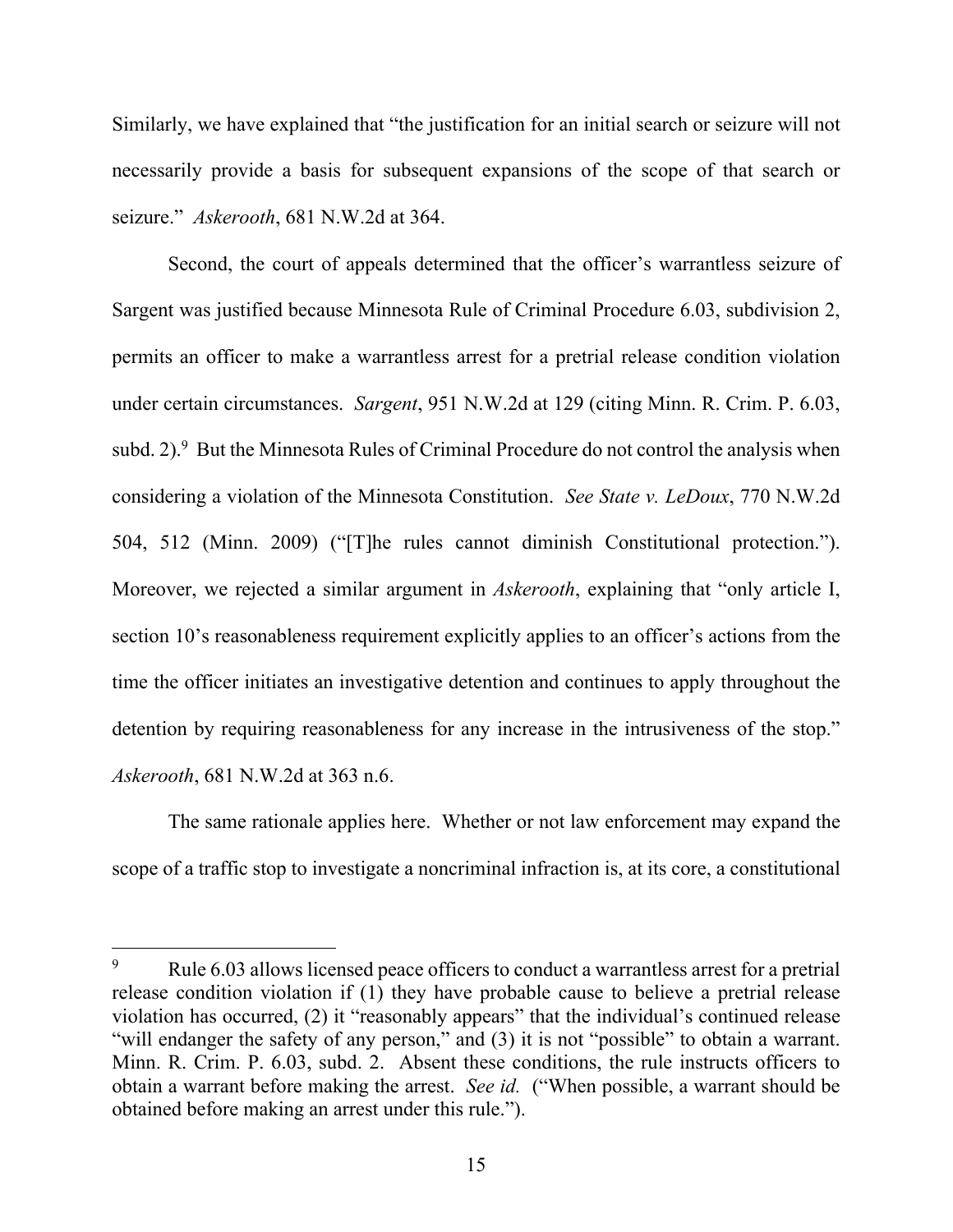question—one that cannot be resolved solely based on the rules of criminal procedure. Instead, we look to the principles and framework of *Terry* as our guide when determining if an officer's actions in a particular case exceeded the permissible scope of a traffic stop.

In sum, we reaffirm the principle that law enforcement officers must have reasonable articulable suspicion of criminal activity to expand the scope of a traffic stop. We hold that a violation of a condition of pretrial release does not constitute criminal activity. Accordingly, we conclude that the officer's questioning of Sargent about the conditions of his pretrial release exceeded the permissible scope of a traffic stop in violation of Article I, Section 10 of the Minnesota Constitution.<sup>10</sup>

## **CONCLUSION**

For the foregoing reasons, we reverse the decision of the court of appeals and remand to the district court with directions to vacate Sargent's conviction and grant his suppression motion.

Reversed and remanded.

<sup>&</sup>lt;sup>10</sup> The court of appeals held "that an officer may expand the scope of a traffic stop to investigate a suspected pretrial-release violation if the expansion is reasonable as defined in *Terry*, that is, if the government interest in public safety outweighs the resulting intrusion on the suspect's individual rights." *Sargent*, 951 N.W.2d at 133. But as the concurrence notes, there is no evidence in the record that Sargent's conduct created a safety risk for the officers or the public.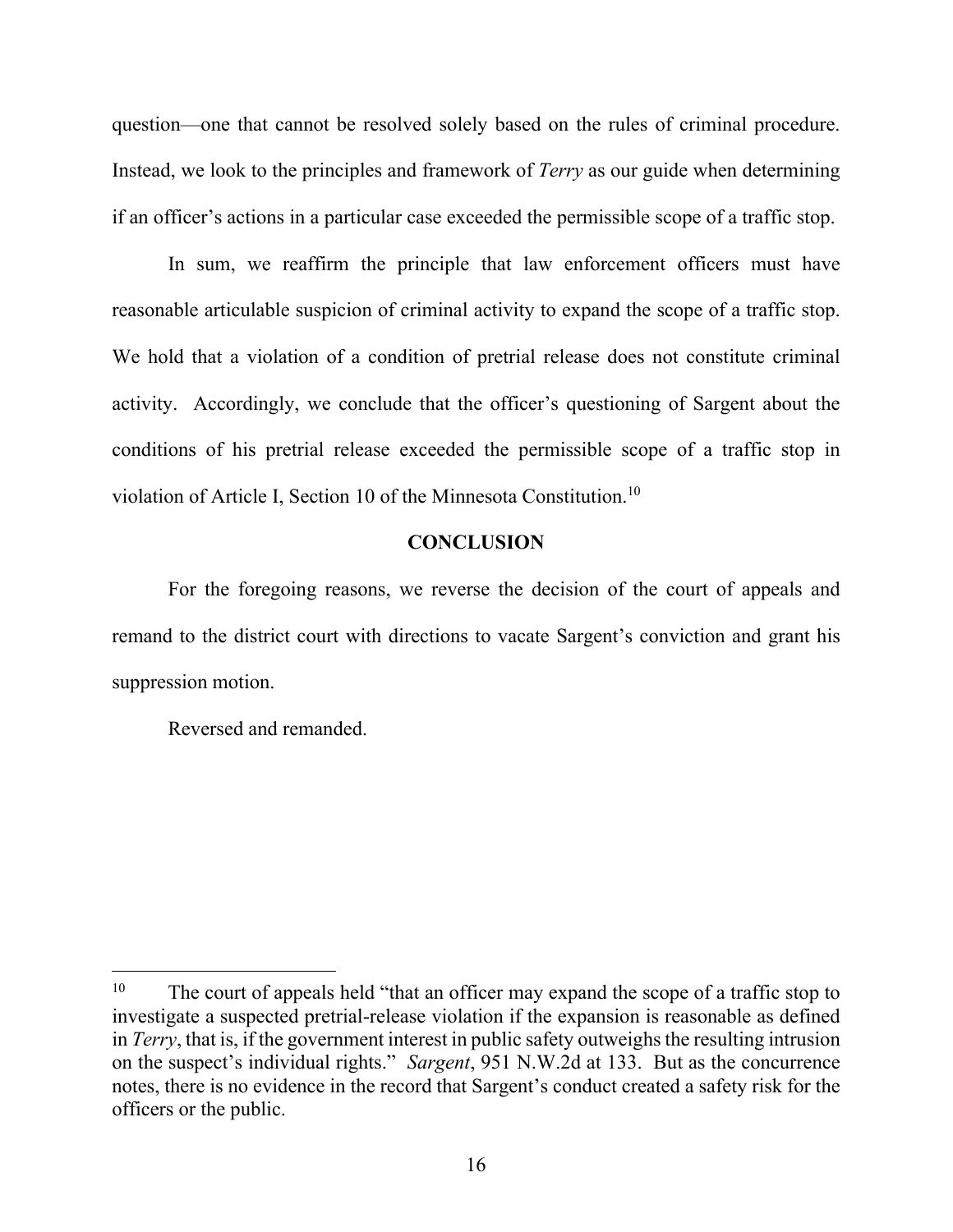#### C O N C U R R E N C E

MOORE, III, Justice (concurring).

The conclusions reached by the court in this case are supported by the law. I agree with the court that a violation of a pretrial release condition is not criminal contempt under Minn. Stat. § 588.20, subd. 2(4) (2020), consistent with the rationale in *State v. Jones*, 869 N.W.2d 24, 26–31 (Minn. 2015). And because Sargent's actions did not constitute a separate criminal offense, and the officer's contact with Sargent was not based on officer safety concerns, I also agree with the majority's conclusion that the officer's expansion of the traffic stop and seizure of Sargent was not supported by Article I, Section 10 of the Minnesota Constitution as interpreted in *State v. Askerooth*, 681 N.W.2d 353, 364–70 (Minn. 2004). $1$ 

<sup>1</sup> Eight states have enacted statutes that make violation of a pretrial release condition a separate criminal offense. *See* Alaska Stat. § 11.56.757(a) (2020) ("A person commits the crime of violation of condition of release if the person . . . violates a condition of release imposed by a judicial officer  $\dots$ ."); Colo. Rev. Stat. § 18-8-212(1) (2021) ("A person who is released on bail bond of whatever kind . . . commits a class 6 felony if he knowingly fails to appear for trial or other proceedings . . . or if he knowingly violates the conditions of the bail bond."); Conn. Gen. Stat. § 53a-222(a) (2021) ("A person is guilty of violation of conditions of release in the first degree when, while charged with the commission of a felony, such person is released . . . and intentionally violates one or more of the imposed conditions of release."); Del. Code Ann. tit.  $11, \S$  2113(c) (2020) ("If the defendant ... knowingly breaches any condition of release, each such . . . breach shall be a separate crime . . . ."); 720 Ill. Comp. Stat.  $5/32-10(a)$  (2021) (criminalizing a failure to surrender following a violation of a condition of pretrial release); Me. Stat. tit. 15, § 1092 (2021) (making it a crime to violate a condition of preconviction release); Okla. Stat. tit. 22, § 1110 (2021) ("Whoever . . . incurs a forfeiture of the bail or violates such undertaking or recognizance and willfully fails to surrender himself within five (5) days following the date of such forfeiture shall  $\ldots$  be guilty of a felony  $\ldots$ ."); Wisc. Stat. § 946.49 (2020) (making it a separate offense to "intentionally fail[] to comply with the terms of his or her" release). Other jurisdictions make violations of pretrial release conditions punishable as criminal contempt. *See, e.g.*, 18 U.S.C. § 3148(a), (c) (stating violations of conditions of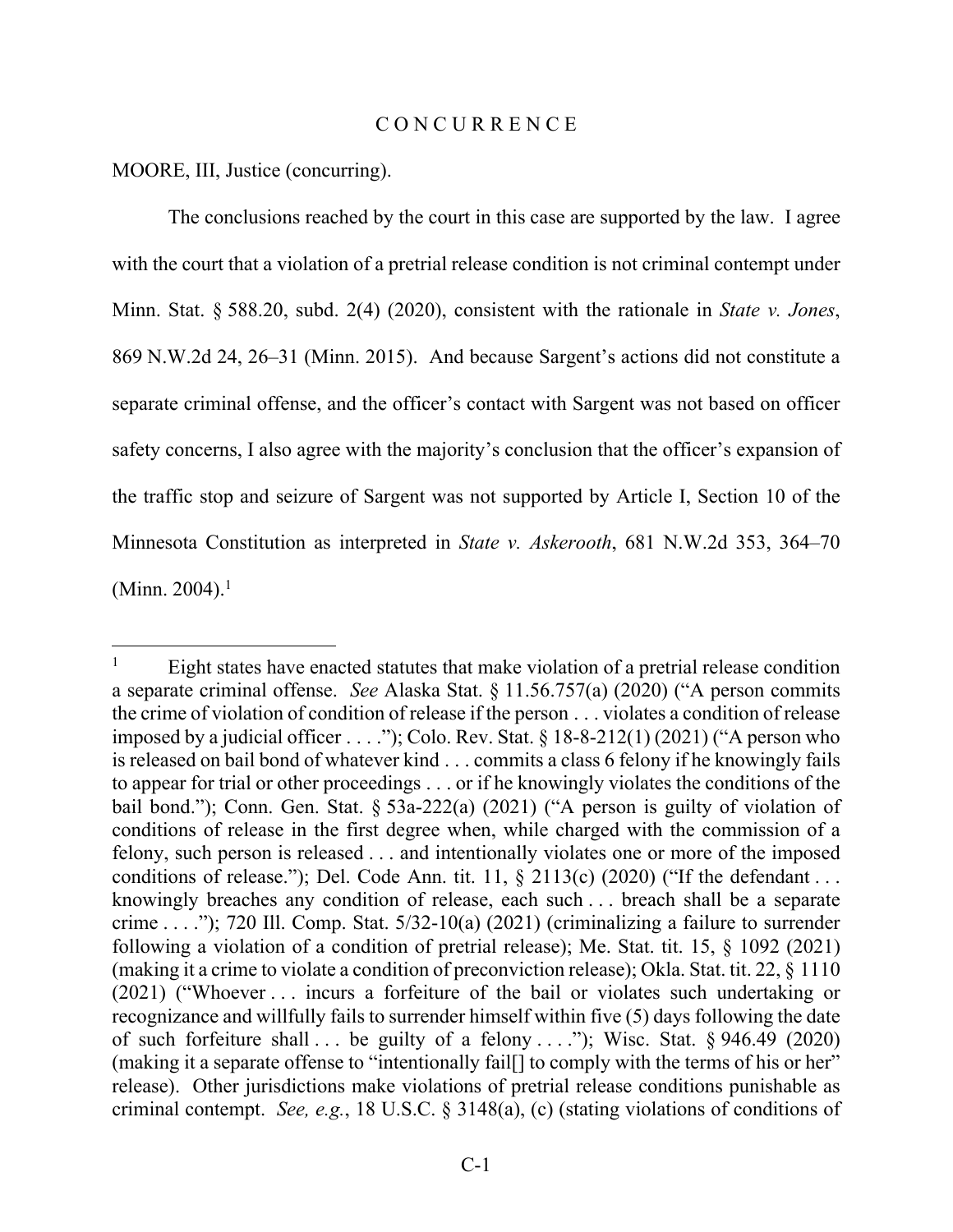However, I write separately because the majority's holding places law enforcement officers who are attempting to enforce pretrial release conditions set by the district courts in a difficult position. Under Minn. R. Crim. P. 6.02, subd. 1, a defendant must be released from custody during the pretrial stage of a criminal proceeding on either personal recognizance or an unsecured appearance bond "unless a court determines that release will endanger the public safety or will not reasonably assure the defendant's appearance." We have said that Rule 6.02 "by its express terms, permits public safety concerns to be considered" by the district court when determining whether the imposition of pretrial release conditions will assure the defendant's appearance at future court proceedings. *State v. Martin*, 743 N.W.2d 261, 266 (Minn. 2008). In doing so, district courts must consider various factors, including the relative safety of the victim(s), any other person, and the greater community as well as "the nature and circumstances of the offense charged" on a case-by-case basis, rather than imposing release conditions as standard or blanket policies. Minn. R. Crim. P. 6.02, subd. 2; *see Martin*, 743 N.W.2d at 267.

My concerns are specifically related to the safety of law enforcement officers and the public. The Minnesota Rules of Criminal Procedure allow an officer to "arrest a released defendant if the officer has probable cause to believe a release condition has been violated and it reasonably appears continued release will endanger the safety of any

pretrial release are subject to prosecution for contempt of court); N.H. Rev. Stat. Ann. § 597:7-a(II) (2021) ("A person who has been released pursuant to the provisions of this chapter and who has violated a condition of his release is subject to . . . a prosecution for contempt of court"). As we have long recognized, "[t]he enactment of criminal laws, the scope of those laws, and the sanctions for their violation, are solely within the legislative function and province." *State v. Soto*, 378 N.W.2d 625, 630 (Minn. 1985).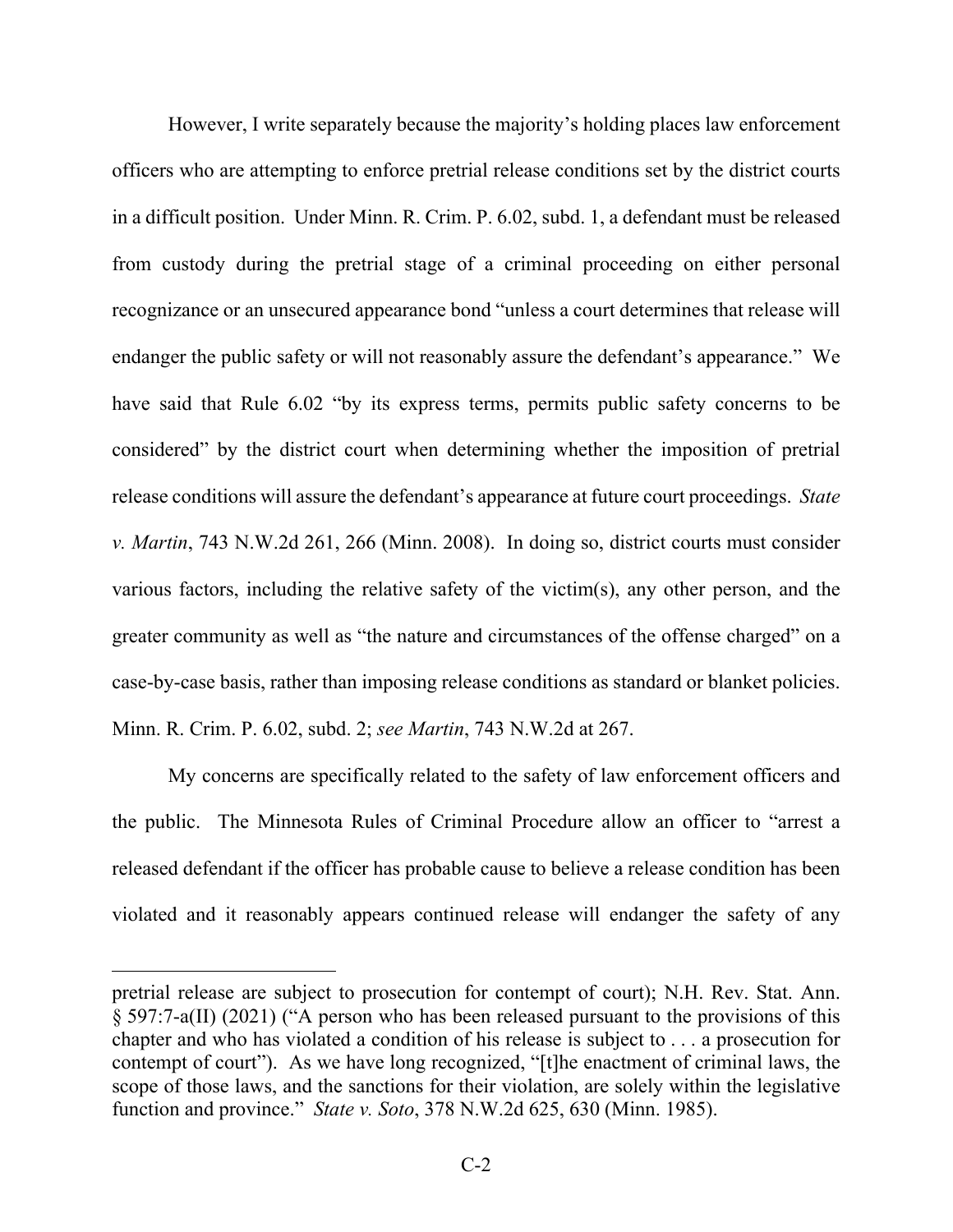person." Minn. R. Crim. P. 6.03, subd. 2. Although the criminal rules "cannot diminish Constitutional protection[s]," *State v. LeDoux*, 770 N.W.2d 504, 512 (Minn. 2009), I am concerned that if officers are not allowed to investigate potential violations of pretrial release conditions that implicate public safety concerns, then a district court's order establishing pretrial release conditions becomes largely meaningless because the conditions serve no purpose and do not allow officers to act in a preventative capacity to protect public safety in their communities.

In the context of traffic stops, we have interpreted Article I, Section 10 of the Minnesota Constitution to provide individuals with more protection from unreasonable searches and seizures than the Fourth Amendment. *Askerooth*, 681 N.W.2d at 362–63. Under *Askerooth*, to "search or seize, there must be an individualized, articulable, and reasonable suspicion of wrongdoing." *State v. Ortega*, 770 N.W.2d 145, 152 (Minn. 2009). We balance the government's need to search or seize a vehicle's occupants against "the individual's right to personal security free from arbitrary interference by law officers." *Askerooth*, 681 N.W.2d at 365 (quoting *United States v. Brignoni-Ponce*, 422 U.S. 873, 878 (1975)).

We have emphasized, however, that the analysis "should not be read as limiting in any way a search conducted pursuant to *Terry v. Ohio* for purposes of officer safety." *State v. Fort*, 660 N.W.2d 415, 419 n.2 (Minn. 2003). The principles of *Terry* apply when evaluating the reasonableness of searches and seizures during traffic stops even when a minor law has been violated. *Askerooth*, 681 N.W.2d at 363. Under *Terry*, a law enforcement officer may stop and frisk a person when the officer has (1) a reasonable,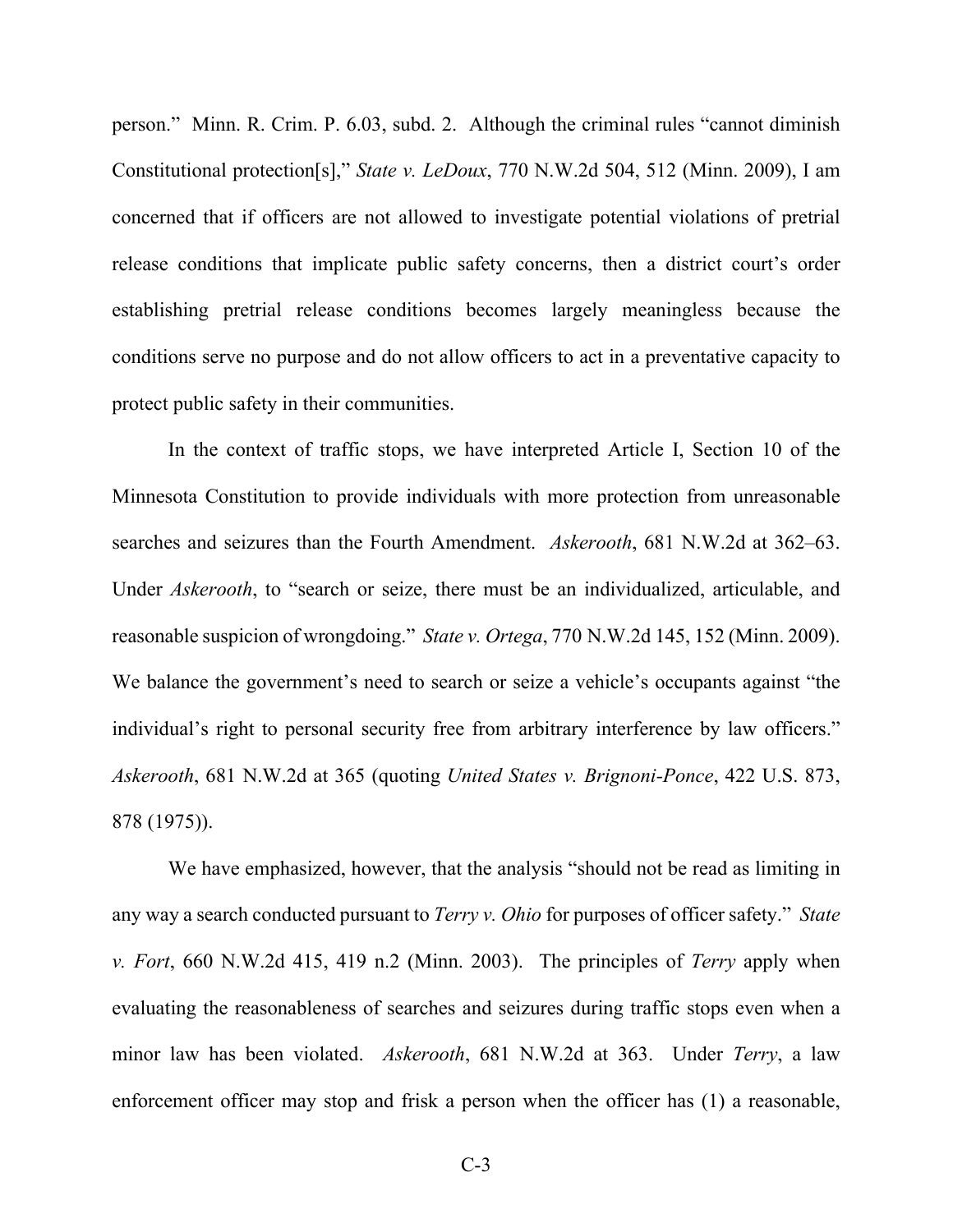articulable suspicion of criminal activity *and* (2) reasonably believes the suspect might be armed and dangerous. *State v. Flowers*, 734 N.W.2d 239, 250 (Minn. 2007).

Like the United States Supreme Court, we have repeatedly emphasized the existence of officer safety concerns during traffic stops, particularly in the early morning hours when some officers are working without a partner present. *See, e.g.*, *Askerooth*, 681 N.W.2d at 368. Recognizing the "paramount interest" in officer safety, *State v. Varnado*, 582 N.W.2d 886, 891 (Minn. 1998), we have noted that the safety concerns increase when there are multiple people inside of a stopped vehicle because all the individuals may have similar motivations to conceal evidence of criminal activity, *Ortega*, 770 N.W.2d at 152.Because of these heightened concerns, law enforcement officers can order passengers out of a stopped vehicle without violating the constitutional requirement for an individualized suspicion of criminal activity. *Maryland v. Wilson*, 519 U.S. 408, 413–15 (1997); *Ortega*, 770 N.W.2d at 152.

In this case, the State did not present any evidence during the omnibus hearing to indicate that Sargent's conduct, including his suspected violation of the pretrial release condition requiring him to abstain from alcohol use, created an immediate risk to the officer or the public. But I want to make clear that law enforcement officers are not foreclosed by this decision from expanding a *Terry* stop under the appropriate circumstances. *See Terry v. Ohio*, 392 U.S. 1, at 30–31 (holding that an officer may conduct a limited protective weapons frisk of a lawfully stopped person if the officer has an objective articulable basis for thinking that the person may be armed and dangerous); *State v. Payne*, 406 N.W.2d 511, 513–14 (Minn. 1987) (concluding that officer's act of removing passengers from a